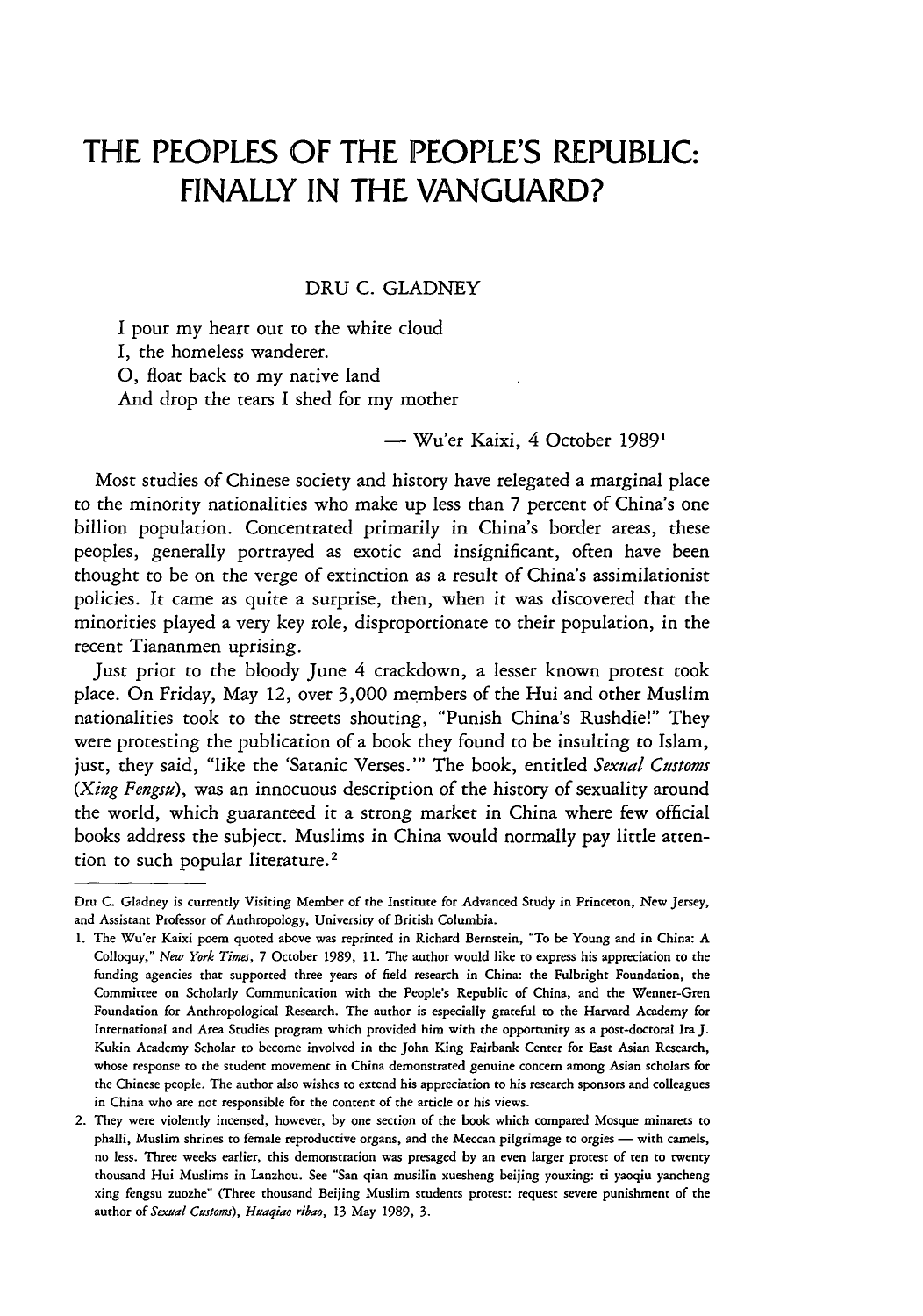The Western press briefly noted the Beijing incident, but did not go on to make the interesting connection between the Muslim protest and the Beijing student uprising, which also was led initially by a Muslim Uigur from Xinjiang, Wu'er Kaixi (his Uigur name is Uerkesh Daolet). A few supposedly insignificant Muslims calling for more religious respect broke the lull following the Hu Yaobang memorial and the May 4 protests, which ended with the Beijing students resolutely promising they would not disrupt Gorbachev's visit. The state allowed these Muslims to protest the publication of a rather insignificant book; at the same time the state refused to permit the students to present their more crucial demands for democratization, representation and the right to dialogue. Angered by this lack of response, the very night of the permitted Muslim protest, Wu'er Kaixi and the other student leaders decided to call a hunger strike, the first such nonviolent action of social protest known to modern Chinese history.

The student fast had a devastating effect. It galvanized the attention of the entire Beijing society to the seriousness of the students' demands. They were willing to lay down their lives in order to have a voice in Chinese affairs. In the students' call for "No more phoney dialogue," one finds a crucial subtext: the demand for real participation of all the peoples who form the People's Republic of China (PRC). No longer content with past tokenism, the students expressed their frustration on posters, in such slogans (often in English) as: "You can't cheat all of the people all of the time," and "Why can't Li Peng, the people's Prime Minister, come out to meet the people?"  $-$  a protest especially appropriate when the People's Liberation Army (PLA) and the People's Police were employed so devastatingly. Most survivors of the June 4 massacre say that what surprised them was not that the state had ordered a crackdown, but that the PLA, the so-called liberators of the people, had actually fired on the people.

It is notable that the largest pro-democracy demonstration ever to take place in China was led by a Uigur from Xinjiang: as a member of a Muslim minority he had a legitimate voice officials may have hesitated to silence. And, as Uigur money changers often have rationalized: if arrested, what could the police do, exile him to Xinjiang, the Uigur Autonomous Region? The participation of the Muslims in the recent political unrest demonstrated the wide complexity and force of the movement. A host of other minority nationalities, students and teachers, joined the Uigur student leader; at least two known minority members were killed during the crackdown, including one Kazak Muslim. The minority nationalities, always portrayed as colorful followers of the Party, are themselves, perhaps for the first time, in the vanguard of those demanding a true voice on behalf of the peoples of the PRC.

#### THE TIBETANIZATION OF CHINA

While this may be the first time that a member of a minority has led a student protest in China, it is not, of course, the first time that minorities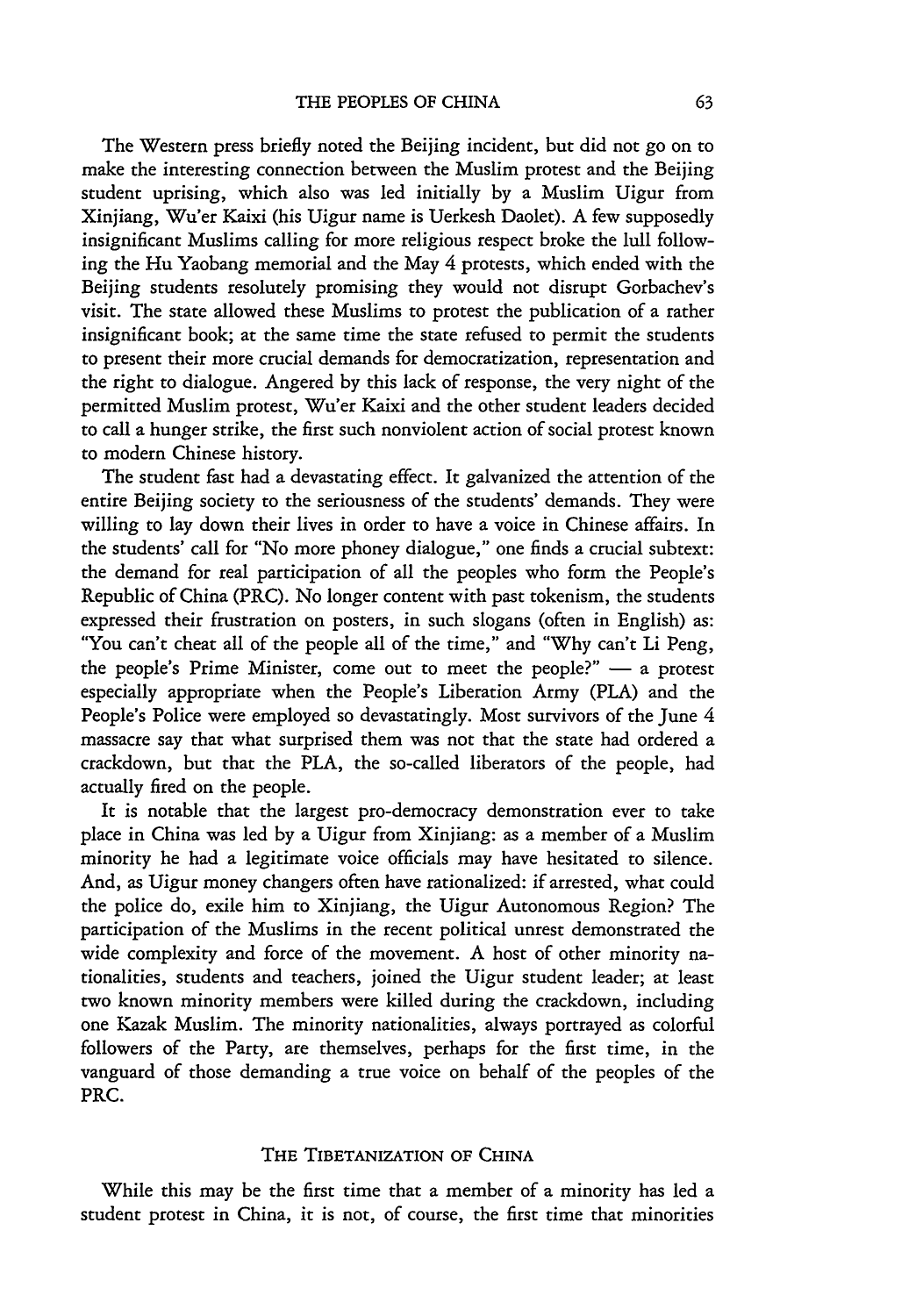have borne the full brunt of the state's use of deadly force. On December **10,** 1988, Han soldiers fired upon Tibetan protestors in Lhasa, killing many. Shen Tong, one of the Beijing University student leaders who escaped to study in the West, noted at a recent Tiananmen conference at Brandeis University that this was the first time that the state used the army to massacre its own people. **3** It was not. It also was not the first time the state used tanks to suppress a local internal uprising. In 1972, three divisions of PLA units were dispatched to Shadian, in Southeastern Yunnan Province, to suppress a Hui Muslim protest over the closing of their mosque and the poisoning of their drinking water with lard during the Cultural Revolution.

> In the students' call for "No more phoney dialogue," one finds a crucial subtext: the demand for real participation of all the peoples who form the People's Republic of China.

When the Hui, who earlier had sought a negotiated settlement by sending a delegation to Kunming, refused to surrender to the troops, the tanks destroyed their village and all those living within it. The village itself was reduced to rubble, and refugees interviewed in Hong Kong reported between 1000 and 9000 people were slaughtered. <sup>4</sup>

PLA troops have been dispatched to suppress uprisings in Yunnan, Inner-Mongolia, Xinjiang and Tibet. Yet for the first time, the Western media covered this action in Tiananmen. It thus verified the claims that the minorities have made for decades: that the state deployed army regulars and deadly force against its own largely unarmed citizens. It represents what Roderick MacFarquhar has referred to as the "Tibetanization" of all of China.<sup>5</sup> The important involvement of minorities in the Tiananmen protest, long sensitized to the oppressive nature of the Chinese state in minority areas, should come as no surprise. Most accounts of the incident, however, hardly mention it. Yet their participation, and the question it raises regarding the place of the peoples in the PRC, is critical to understanding issues of democratization in China.

#### MINORITY **INVOLVEMENT IN TIANANMEN SQUARE**

To most outsiders, China is regarded as a homogeneous cultural whole, dominated by one ethnic group, the Han majority, with a few minorities on

**<sup>3.</sup>** "Perspectives **on** Tiananmen **1989," an** International Conference **of** Students, Scholars, **and** Journalists, Brandeis University: **16-17** September **1989.**

<sup>4.</sup> See "China: The Other **60** Million," *Aiaweek,* 21 December **1979, 35.** See **also** Judith Banister, *China's Changing Population* **(Palo** Alto: Stanford University Press, **1987), 316-17.**

**<sup>5.</sup>** Roderick MacFarquhar, "The End **of** the Chinese Revolution," in *The New York Review of Books,* Vol. **36, No.** 12 **(20** June **1989): 10.**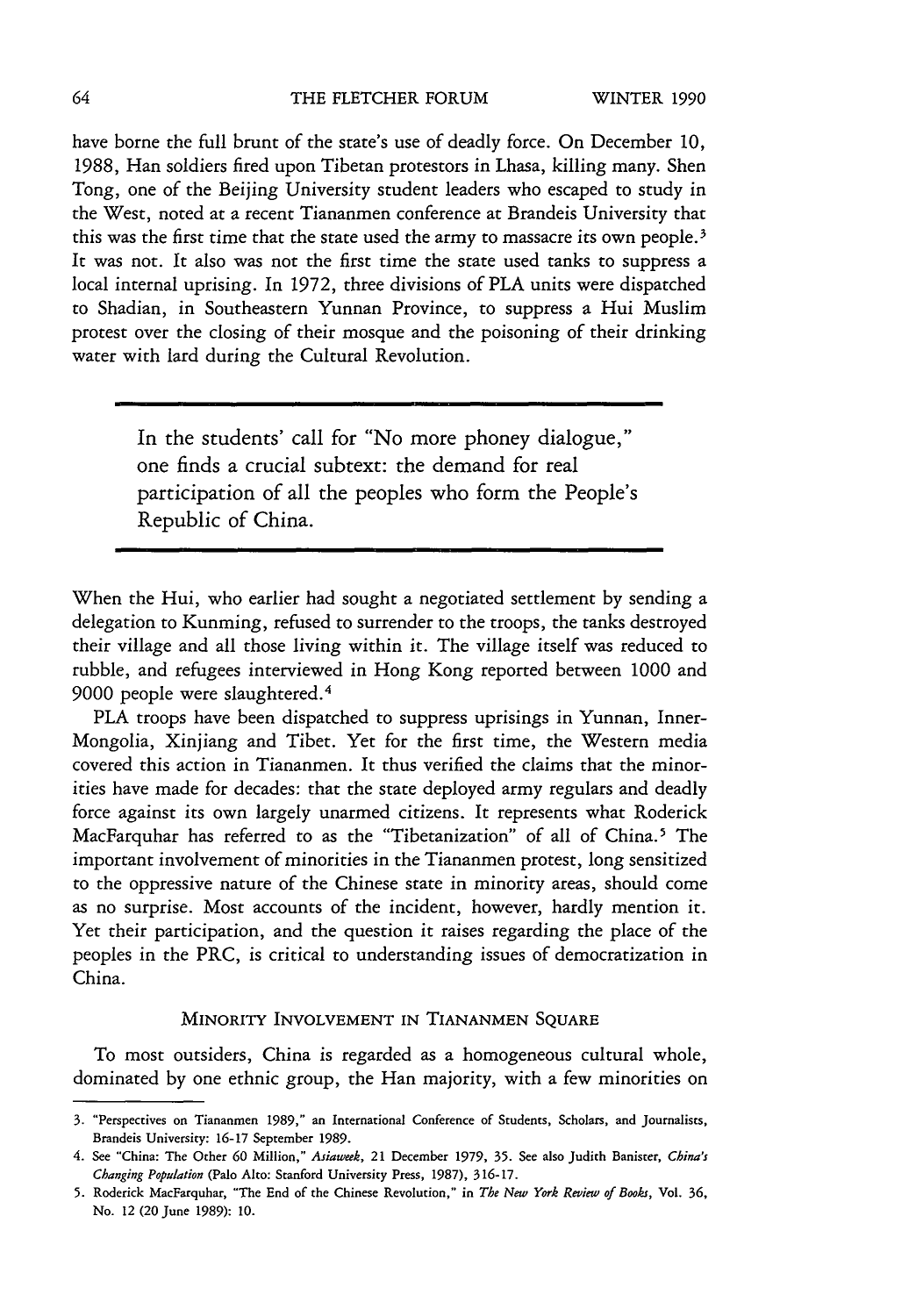the fringe who rarely interfere in the daily affairs of the state. Western journalists were shocked, then, when the elected leader of the student movement in Beijing was identified as a Uigur from Xinjiang. Wu'er Kaixi quickly became the designated darling of the Western press. In interview after interview he was portrayed as a flamboyant and outspoken student leader who loved beer, the outdoors and rabble-rousing. <sup>6</sup>

Born to Uigur parents who raised him in Beijing, he went to high school in Xinjiang and spent summers with Kazak herdsmen in the Tian Shan mountains. His excellent speaking ability, combined with his fearless disregard for his own safety (he was the student leader in hospital garb who confronted Prime Minister Li Peng, chastizing him on national television for being late), led him to be elected chairman of the Beijing Universities Students Autonomous United Association, and after the crackdown, number one on the state's twenty-one most wanted list. While he tends to downplay his own ethnicity, the influence of his years in the grasslands is reflected in his poetry and fondness for the Taiwan Chinese song "Wolf," which was popular among many of the students on the square. At the Brandeis Tiananmen conference, Wu'er Kaixi sang the lines from the song, and described himself, and all of China's students, especially those now in exile, as "a wolf from the north," wandering through a desolate land, wandering full of nostalgia and longing for "that beautiful prairie." **<sup>7</sup>**

Wu'er Kaixi was not the only minority student leader on Tiananmen Square. Many were his former classmates from the Central Institute for Nationalities in Beijing where he had been a student for one year before transferring to Beijing Normal University. One of the few women student leaders in the square, now actively involved in the exile movement, was Ms. Liu Yan, at the time a student at the Nationalities Institute. With a Han father, and a mother of Mongolian and Russian descent, Liu Yan was allowed to choose her ethnicity according to Chinese law when she turned eighteen years old. She chose Mongolian, because as she explained, it was more "exotic." The elected leader of the Autonomous Student Association of the Central Institute for Nationalities, and later a member of the standing committee of the Beijing Universities Students Autonomous United Association, belonged to the Ku Cong people. The Ku Cong are an unrecognized group dwelling in Yunnan that was categorized in the 1950s as belonging to the Lahu nationality, but that has sought independent recognition for the last thirty years.

Cai Jinqing, another conference participant, comes from a middle class Hui family in Beijing. Her father is a bus repairman, yet her sister studies nuclear physics and her brother is training with the Boston Philharmonic conductor, Seiji Ozawa. As a sophisticated Hui minority urbanite, she became involved in the prodemocracy movement because she claimed it expressed the basic desire of all peoples in China for representation and democracy. "The protest

**<sup>6.</sup> Ted** Gup, **"Portrait of a Hooligan: From Mao's** Little **Red** Book **to** Embracing Democracy," *Time Magazine,* **26** June **1989, 35.** See **also** Ann Ignatius, "China's Student Movement Leader Relishes Moment in the Spotlight," *The Wall Street Journal* **1 May 1989.**

**<sup>7.</sup>** See "Perspectives," **17** September **1989.** See **also** Bernstein, **11.**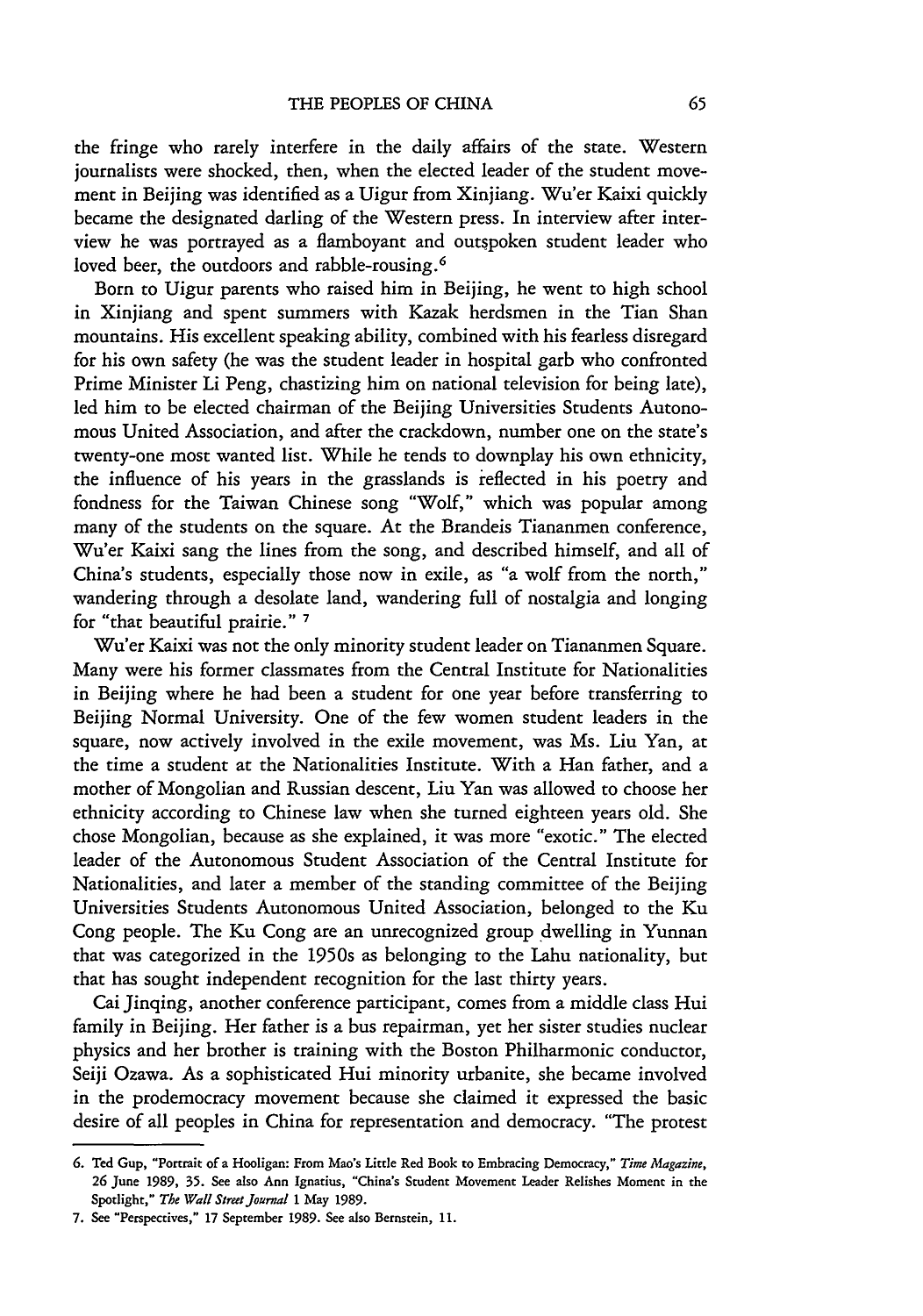was a true mass movement," she stated, "that was effectively able to maintain order as the student leaders were conscious of the will of the people."<sup>8</sup> When a rumor circulated that the Han might use minority soldiers who could not speak the Han language to suppress the students, Uigur and other minority students immediately went to the train stations to serve if necessary as translators to inform the soldiers of the true nature of their peaceful demonstration.

> [Niot only were many minorities involved in the prodemocracy movement, quite disproportionate to their population, but . **. .**the position of these peoples in the PRC is no longer marginal.

Perhaps reflecting belief in such a rumor and traditional Han ethnocentric bias against minorities, Mr. Pei Minxin, a Harvard graduate student in government and frequent commentator on the Tiananmen movement, stated in an ABC "Nightline" interview with Ted Koppel on June 5, 1989, that "According to a phone conversation I made with a student in China today, most of the troops that made most of the killings were not Hans, not of Han nationality, but of those national minorities. So it is apparently easier for a different nationality, people from a different nationality, to kill people of a different nationality."9 He argued that since the 27th Army was based in Inner Mongolia, it probably was comprised of Mongolians. After being corrected by incensed Mongolian Chinese students residing in the United States that there are no Mongolians in the 27th Army, and that it was precisely the Han army which was used to suppress and execute many Mongolians suspected of being members of an underground counterrevolutionary movement during the Cultural Revolution, Mr. Pei retracted his statement on the June 7 "Nightline" and apologized for relying on false rumors. **1 <sup>0</sup>**The above examples reveal that not only were many minorities involved in the pro-democracy movement, quite disproportionate to their population, but that the position of these peoples in the PRC is no longer marginal.

#### THE MINORITIES IN **CHINA:** A SMALL SLICE OF **A HAN** PIE?

Who, then, are these minority nationalities? And why are they so significant as we consider the past forty years of the PRC? Just after the founding of the PRC, the state sent teams of ethnologists, linguists and party officials to the

**<sup>8.</sup>** "Perspectives," **16** September **1989.**

**<sup>9.</sup>** Pei Minxin, in "Strife Continues in China," **ABC** News "Nightline," Show **No. 2096, 5** June **1989.**

**<sup>10.</sup> For a** discussion **of** the use **of** the **PLA to** suppress Mongolians during the Cultural Revolution **and** the **1981-1982** protest strike, see William **R.** Jankowiak, "The **Last** Hurrah? Political Protest in Inner **Mongolia,"** *The Australian Journal of Chinese Affairs* 21 **(1989).**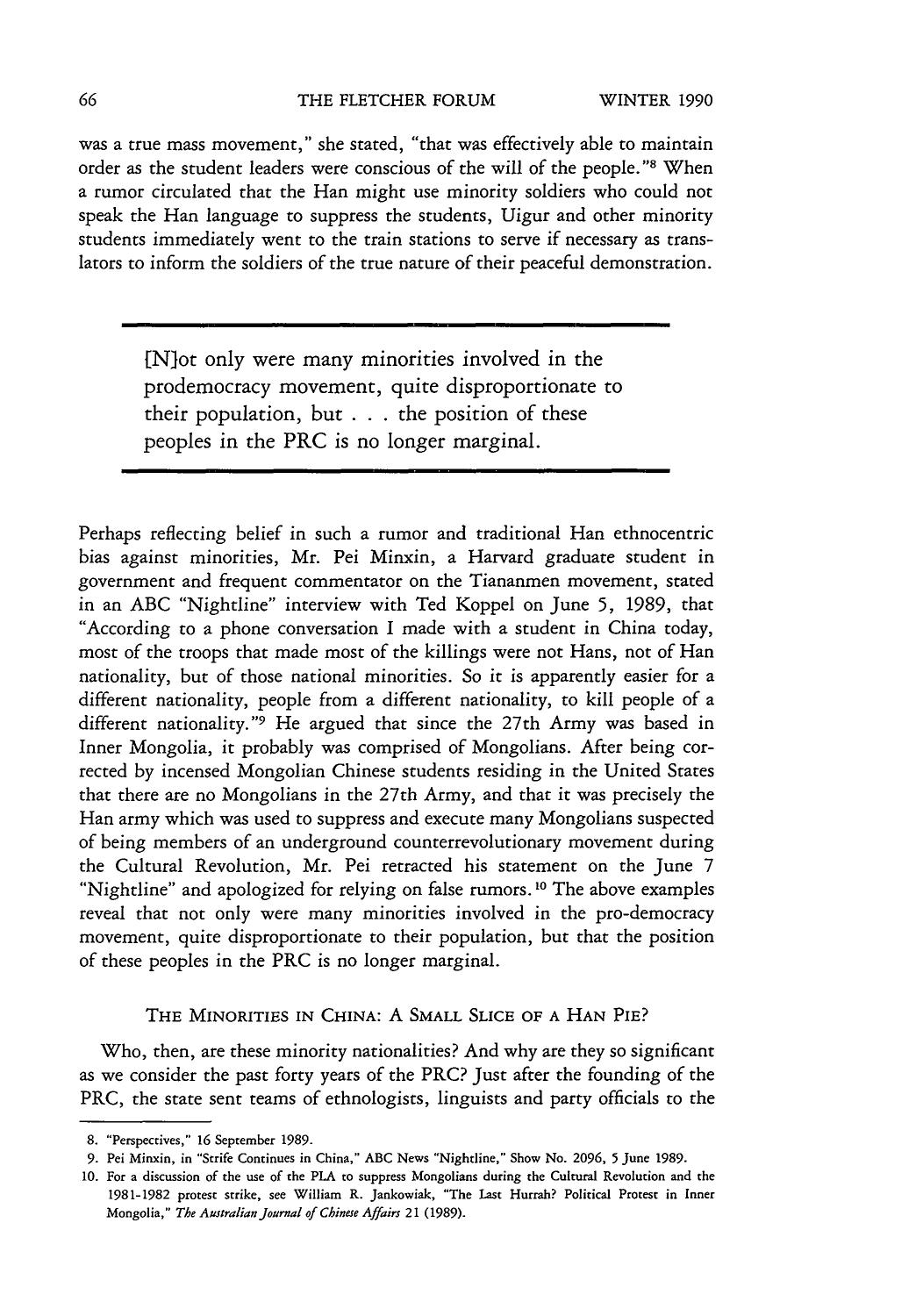minority areas in the Southwest (Guangdong, Hainan, Guangxi, Guizhou, Yunnan, Sichuan, and Tibet), the Northwest (Xinjiang, Gansu, Qinghai, Ningxia, Inner Mongolia), and the Northeast (Heilongjiang, Jilin) to identify the minority peoples." In a description of this process, Fei Xiaotong, the preeminent Chinese anthropologist who was himself engaged in this endeavor, outlined how they applied the Stalinist theory of national identity, inherited by the Soviets, to determine who would qualify as a people. 12 These criteria defined an ethnic group, or nation, as those who shared a common economy, language, territory, or psychological makeup, which Stalin later broadly defined as "culture."<sup>13</sup> Based on these criteria, according to Fei, the Chinese officials determined that there were fifty-four minority peoples of China, with the Han majority being the fifty-fifth nationality.<sup>14</sup> Fei does not describe, however, what happened to the more than 350 other peoples who applied to become minorities but were denied.

Many of these peoples were combined with other larger groups to which the Chinese anthropologists thought they belonged, like the Ku Cong people mentioned above who were attached to the Lahu, and known as the "Yellow Lahu." Other groups, who had more well-defined historical national identities, like the Tibetans, Mongolians, and Manchu, were more easily classified. Others were invented as "umbrella groups" that encompassed several distinct sub-ethnicities, such as the Han majority, and the Zhuang, Yi, Qiang, Uigur, and Hui.<sup>15</sup> A Chinese demographer who took part in the identification enterprise described how in some cases the Chinese ethnologists got several peoples together and asked them to come up with a common name, since the state chose not to recognize all of their groups individually. Even with this gerrymandering, the 1982 census revealed that there were still 799,705 people of unidentified ethnicity, and the State Council for Nationality Affairs, which decides these matters, revealed in a personal interview that there were at least fifteen groups who are being considered as minorities. **1 <sup>6</sup>**As late as 1979, one new group, the Jin Nuo, was admitted as a minority nationality.

I have argued elsewhere that this identification by the state has led to the "objectification" or invention of identities previously ill-defined or, in some cases, nonexistent. **'7** It has led to the crystallization of various tribes, social

<sup>11.</sup> June Teufel Dreyer, *China's Forty Million: Minority Nationalities and National Integration in the People's Republic of China* (Cambridge: Harvard University Press, 1976).

<sup>12.</sup> Fei Xiaotong, *Toward A People's Anthropology* (Beijing: New World Press, 1981), **60.**

<sup>13.</sup> J. V. Stalin, *Works,* 11 (Moscow: Foreign Languages Publishing House, **1953),** 349, 351.

<sup>14.</sup> *Zhongguo shaoshu minzu (China's Minority Nationalities)* (Beijing: People's Publishing Society, 1981).

**<sup>15.</sup>** For a discussion of the Yi, see Stevan Harrell, "The Invention of Ethnicity: The History of the History of the Yi," presented at the Association for Asian Studies Meetings, Washington, D.C., 17-19 March **1989.** For a discussion of the Qiang, see Wang Mingke, *Zhongguo gudai qiang, shiqiang* zhi *yanjiu* (Research on China's Ancient Qiang and Qiang Descendants) (Master's Thesis, Taiwan Normal University, 1983). For a discussion of the Uigur, see Dru C. Gladney, "The Ethnogenesis of the Uigur," *Central Asian Survey 9* (1990). For a discussion of the Hui, see Dru C. Gladney, *Pure and True: Hui Muslim Identity and the Invention of Ethnicity in China* (Cambridge: Harvard University Press, forthcoming).

**<sup>16.</sup>** For a description of the 1982 census, see Population Census Office of the State Council of the People's Republic of China and the Institute of Geography of the Chinese Academy of Sciences, *The Population Atlas of China* (Oxford: Oxford University Press, 1987), **16.**

<sup>17.</sup> Dru C. Gladney, "Imagining Tradition: The New Salience of Religion and Ethnicity in China," (Paper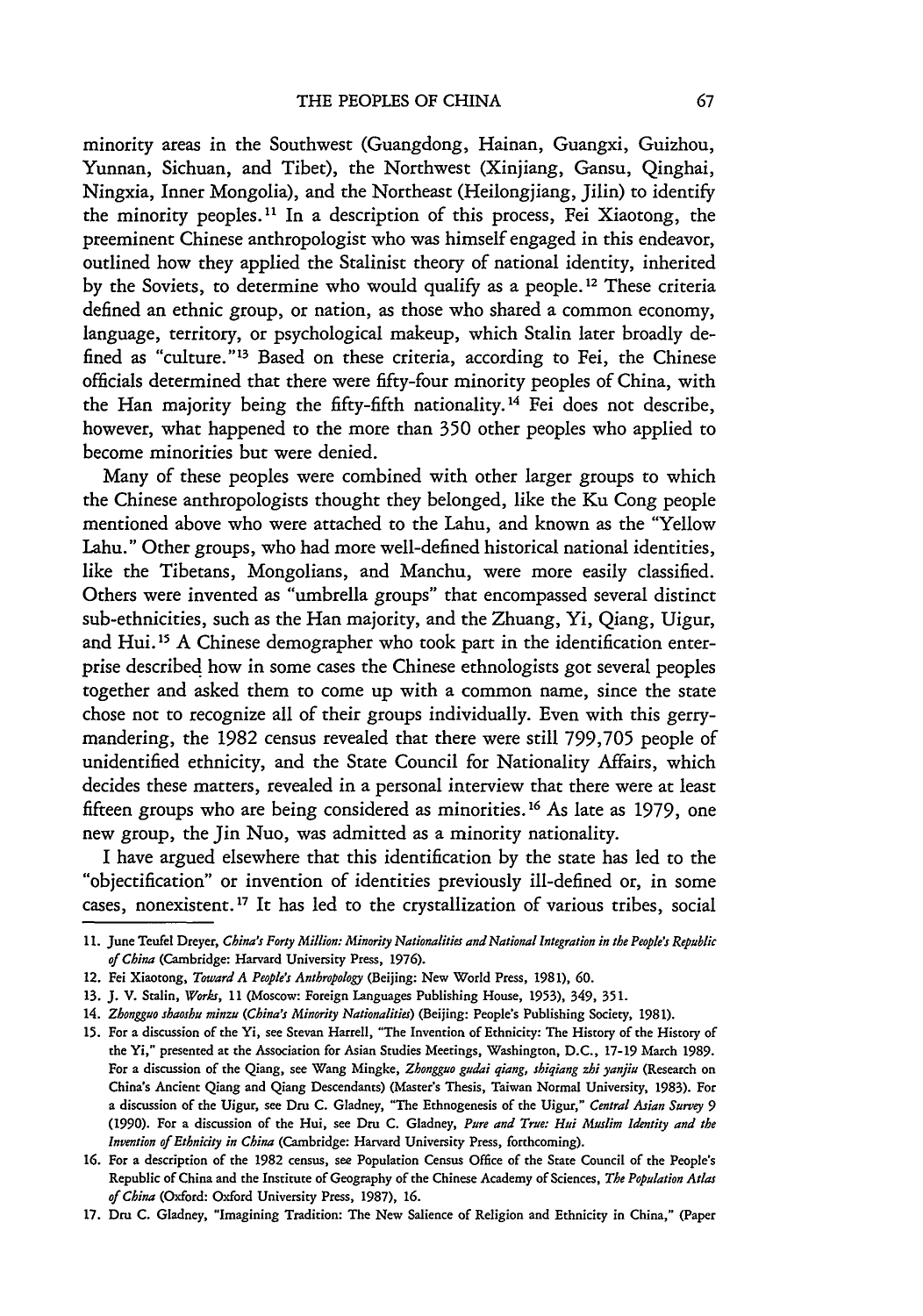#### THE FLETCHER FORUM

groups, and kin-associations into official minority nationalities that have a pan-ethnic solidarity recognized by the state. The state's assignment of ethnonyms and national identities to these peoples has assisted their rapid ethnogeneses and the development of distinct identities. It also has led to the uncritical agreement by Chinese and Western scholars that the category "Han" exists as a monocultural ethnic people, with groups such as the Cantonese, Hakka, Sichuanese, Fujianese and Shanghainese accepted as merely regional variations on a Han theme. It was a politically necessary decision on the part of the early Chinese nationalist like Sun Yat-sen (himself a Cantonese, an Overseas Chinese from Hawaii) to downplay intra-ethnic differences among these divergent peoples, in order to unite and oppose the Manchu Qing state and the Western and Japanese imperialists - thus creating a large Han pie with a few small slices of ethnic minorities on the borders. Western sinologists have generally swallowed the Han pie whole, without critically questioning "sub-Han" ethnicity as something more than regional variation.

Minority recognition was desirable enough in the 1950s for many peoples to apply to be included in the fifty-five nationalities, even if they did not feel comfortable with the labels attached to them. It was still prized enough for them to be registered as such during the recent 1982 census, which recorded a marked population increase in minorities far above the Han population growth rate, partly as a result of the increasing inclusion of peoples who sought to be ethnic.<sup>18</sup> Across Northeastern China, whole villages of Manchu, who were thought to have assimilated, or who formerly were reluctant to be identified as members of the feudal Qing dynasty ethnic ruling class, recently have shed their anonymity and declared their ethnic status, seeking recognition. Along the southeastern coast, large lineages of Hui, who had become assimilated several generations earlier into their Han neighbors, have been recognized recently as belonging to the Hui Muslim nationality upon their request, even though they no longer practice Islam. 19 The vast majority of children of mixed ethnic parentage who choose minority status also reveal the value of minority identity, as was the case with the Mongolian student leader mentioned above. <sup>20</sup>

#### MINORITY IDENTITY **AND** AFFIRMATIVE ACTION IN **CHINA**

In a country populated by a Han majority that has a traditional ethnocentric bias against its minority "barbarian" peoples, why would so many people

presented at a conference sponsored by the Joint Committees on Japan, Korea, Southeast Asia, and China of the Social Science Research Council and the American Council of Learned Societies, Hua Hin, Thailand, 1-10 May 1989). In arguing that the identification of nationalities in China has contributed to reification of their identities, the author follows Bernard Cohn's seminal study of the census in India. See Bernard **S.** Cohn, ed.,"The Census, Social Structure and Objectification in South Asia," in *An Anthropologist Among the Historians and Other Essays,* (Englewood Cliffs: Prentice-Hall, 1971), 224-54.

<sup>18.</sup> Judith Banister, "An Analysis of Recent Data on the Population of China," *Population and Development Review* Vol. **10,** No. 2 (1984), 241-7 1.

**<sup>19.</sup>** Dru C. Gladney, "Islam Preserved: Ethnic Identity and Adaptation in a Southeastern Hui Lineage," *Minority Nationalities in China:Language and Culture,* ed. Charles Li and Dru Gladney (The Hague: Mouton Press, forthcoming).

<sup>20.</sup> The author's survey of Hui-Han inter-ethnic marriages in Beijing revealed that over **90** percent of the children chose Hui ethnicity.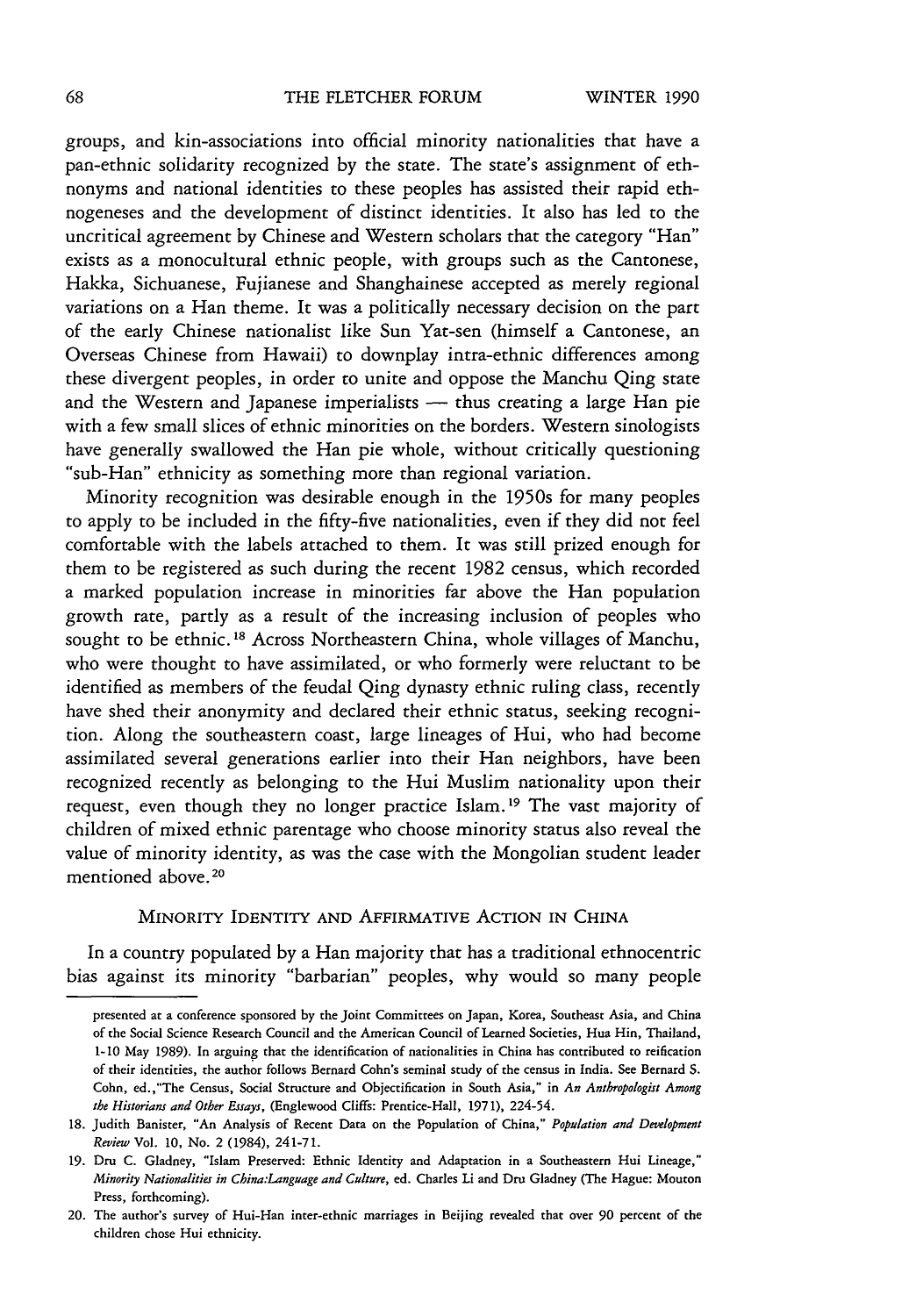choose to be ethnic? Certainly, the privileges accorded to minorities have had much to do with it.

Minorities are generally exempt from the one-child birth planning program. They receive special educational advantages, more opportunities for political representation, and faster mobility in employment through affirmative action incentives. Muslim workers in the state sector receive a slightly higher wage than non-Muslims since they cannot purchase the cheaper state-subsidized pork products in the state markets. Minorities also have more holidays, more freedom to engage in religious practices thought to be feudal superstitions among the Han, and more assistance to develop dances, art, architecture, literature, and other cultural traditions generally discouraged as backward among the Han. Private entrepreneurial activity is also less restricted among minorities. Autonomous regions, prefectures, counties, and even villages, are allowed more descretion in spending taxes for local development, rather than remitting these funds to the central government as in other non-autonomous administrative units. These advantages, though minor, have been significant enough for many to desire minority status in China. The autonomous areas, once thought to have been autonomous largely in name only and to have been used for controlling restive minorities, are now thought desirous by many. The Manchu have requested an autonomous county in Jilin (they have no autonomous units), and the assimilated Hui in Fujian have applied for an autonomous county outside of Quanzhou.

It is more than just practical advantages that make minority status desirable. Nationality identification in China accords the minorities more of a voice in their own affairs. It legitimates their position vis-àvis the state, something that the state may not have foreseen when it created such identities and autonomous areas . **...**

It is more than just practical advantages that make minority status desirable. Nationality identification in China accords the minorities more of a voice in their own affairs. It legitimates their position vis-a-vis the state, something that the state may not have foreseen when it created such identities and autonomous areas, according to the Stalinist method, which Alvin Gouldner has suggested led to "internal colonialism."<sup>21</sup> Walker Connor's excellent study of Marxist-Leninist nationality policy in the Soviet Union, China, Vietnam and Eastern Europe reveals that these minorities were recognized in the first

**<sup>21.</sup>** Alvin **W. Gouldner,** "Stalinism: **A** Study **of** Internal Colonialism," *Telos* **34 (1978): 5-48.**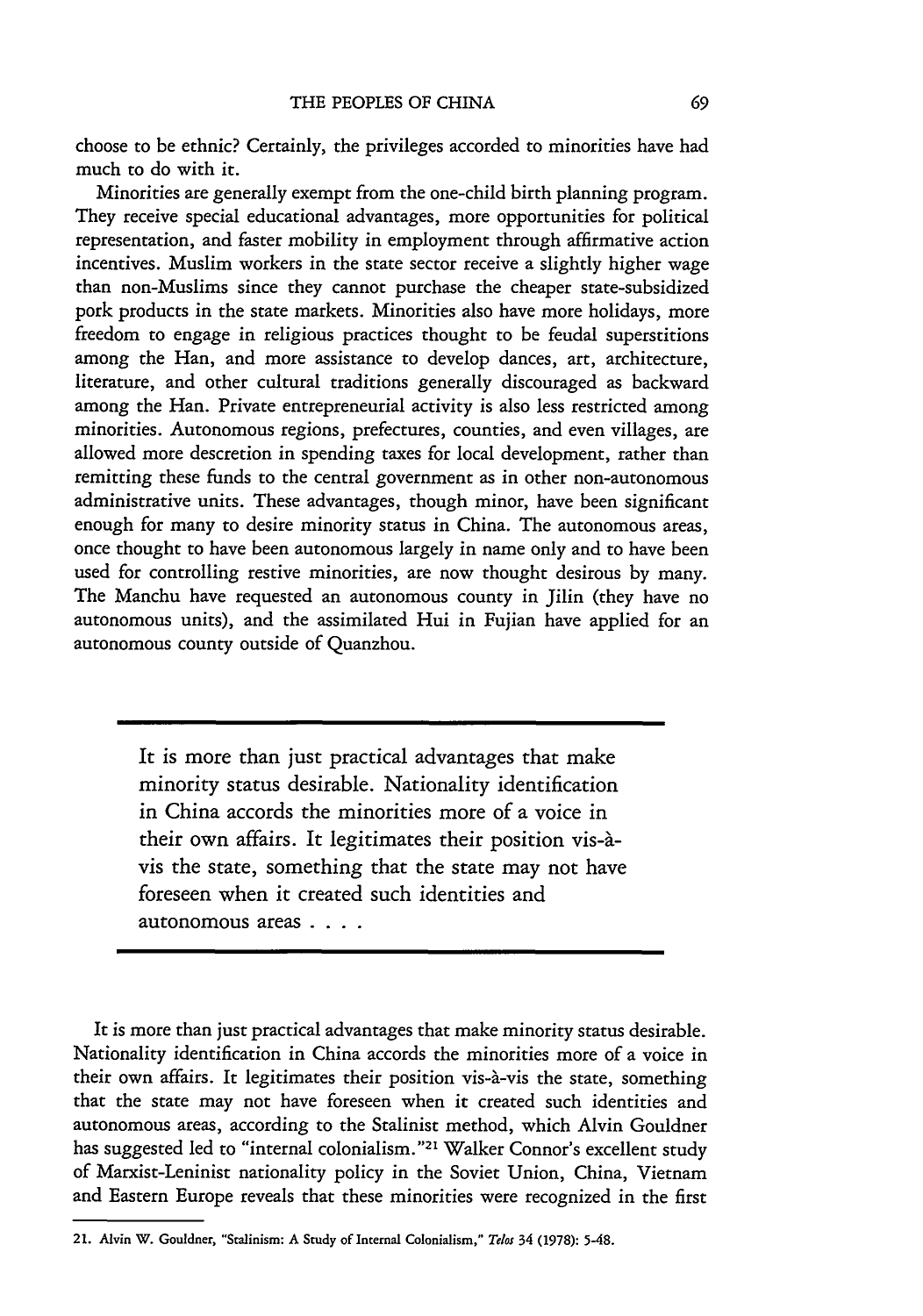place for only the short-term strategic goal of enlisting their support in the revolution. 22

After the founding of the PRC, the minority areas were brought under military control, awarded limited autonomy, and subjected to integrationist policies. The strategic importance attached to obtaining the support of the minorities lessened with the establishment of central authority  $\frac{1}{1}$  it was no longer necessary to promise or grant full autonomy. This dramatic policy shift is revealed strikingly in a cable from the central party propaganda office of the New China News Agency to the Northwestern branch office, which has only recently come to light:

On 20 October 1949, in document number 62, you reported the statement by Ma Gecai, 19th Army Corps Party Director, regarding the Communist Party's proposition: "Resolutely Oppose Great Han Chauvinism," and the slogan, "Nationality Self-Determination"... Today the question of each minority's "self-determination" should not be stressed any further. In the past, during the period of civil war, for the sake of strengthening the minorities opposition to the Guomindang's (KMT) reactionary rule, we emphasized this slogan. This was correct at the time. But today the situation has fundamentally changed. The KMT's reactionary rule has been basically destroyed and the party leaders of the New China have already arisen. For the sake of completing our state's great purpose of unification, for the sake of opposing the conspiracy of imperialists and other running dogs to divide China's nationality unity, we should not stress this slogan in the domestic nationality question and should not allow its usage by imperialists and reactionary elements among various domestic nationalities . **. .** .The Han occupy the majority population of the country, moreover, the Han today are the major force in China's revolution. Under the leadership of the Chinese Communist Party, the victory of China's peoples democratic revolution mainly relied on the industry of the Han people. **<sup>23</sup>**

While the idea of the peoples was critical to the founding of the People's Republic, the real autonomy of the minorities was no longer necessary for garnering support. Upon gaining complete control, the Party was free to coopt the leading role over all the peoples, with the Han majority in the vanguard. However, the minorities still possess a legitimized voice, and this enables them to organize and press their demands, unlike the students in Tiananmen Square, who were accused of unlawful association, a punishable

<sup>22.</sup> Walker Connor, *The National Question in Marxist-Leninist Theory and Strategy* (Princeton: Princeton University Press, 1984).

**<sup>23.</sup>** Chinese Academy **of** Social Sciences News Research Institute, ed., *Zhongguo gongchandang xiwen gongzuo wenjian huiban* (Collected Documents **of** China's Communist Party's News Work) **I** (Beijing: New China Publication Society, **1980), 407-8.** The author is grateful **to** Michael Schoenhals **for** bringing this source to his attention.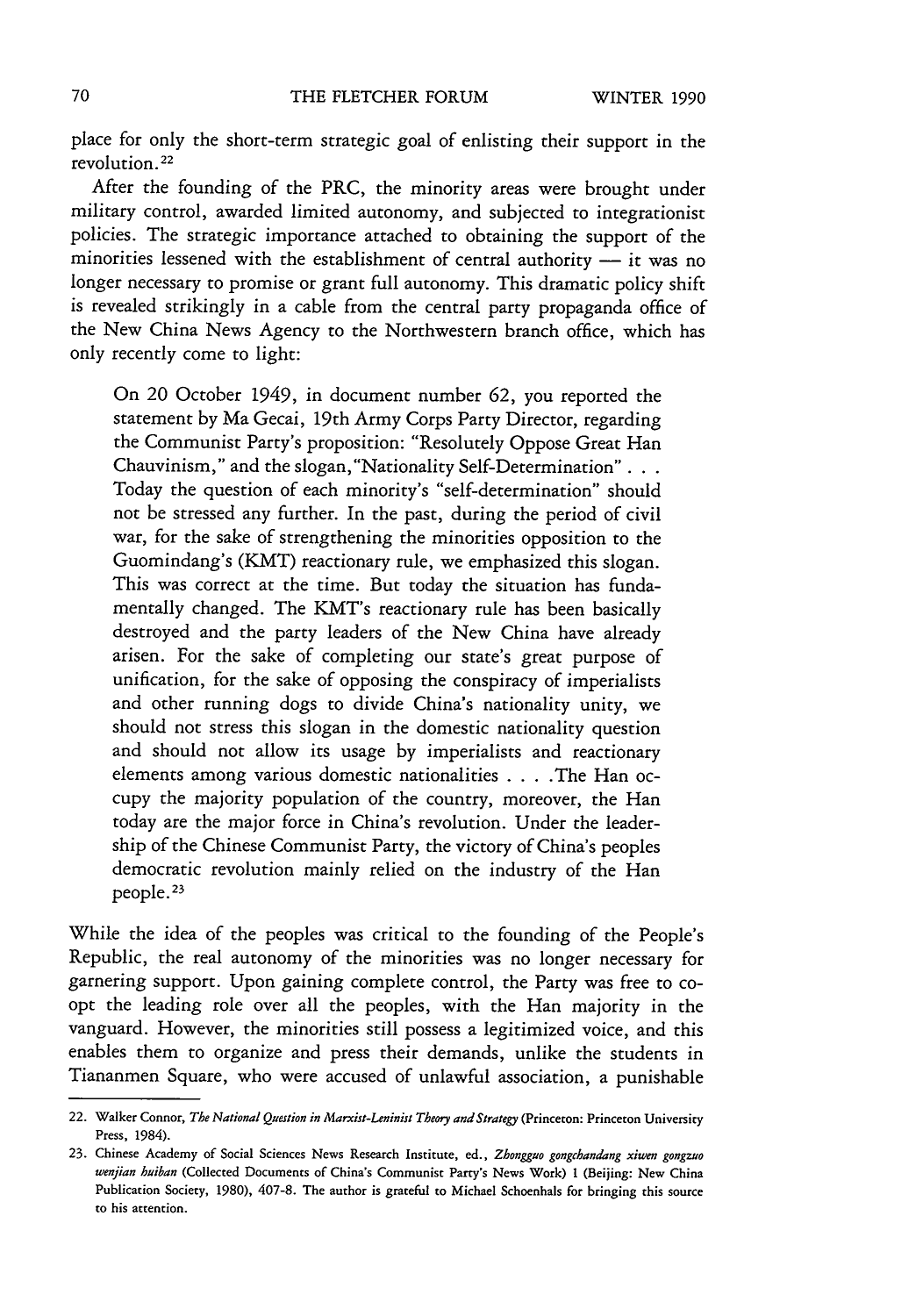crime in China. As Barbara Pillsbury has perceptively observed, the Hui protest in Beijing was a "protest to the government" for redress by offended Muslims, not an uprising against the state. <sup>24</sup>

## **MINORITIES IN THE VANGUARD OF REFORM**

This is not the first time minorities have been at the forefront of social protest, as events in Tibet, Mongolia, Ningxia and Xinjiang have demonstrated. In many other respects the minorities have led the Han in reforms at the local level. In Ningxia, I found that as early as 1982, Hui Muslims had begun to rebuild their mosques with government approval, but there were few Han folk temples allowed at that time as they were, and still are, regarded as feudal superstition. Now, however, just as almost every Hui village has its own mosque in Ningxia, Tudigong (Earth God) and Mazu temples patronized by the Han dot the landscape. Local officials told me that the Han complained that the Hui were able to rebuild their mosques and that it was unfair to limit the Han. In other minority areas, practices such as shamanistic possession (whereby spirits communicate through median specialists), permitted among the minorities as part of their national tradition, are also being allowed to be followed by the Han, although it was previously illegal.

Just after the 1979 reforms, many private businesses were established in the countryside. While capitalistic enterprise was still regarded suspiciously in many areas, Fei Xiaotong publicly declared in a news interview that the Hui propensity for business was part of their ethnic heritage.<sup>25</sup> I have spoken with many Han in minority areas, who, when criticized for their capitalistic practice, have argued that they should be allowed to do business along with the Hui, lest they be disadvantaged simply for being Han. Resentments soar in ethnically tense areas when one group, no matter what their history, is seen as having an unfair advantage. Many Han argue that the government should not give a slightly higher salary to Hui workers in order for them to buy lamb, because they believe that the Hui might really eat pork at home and use the money for other things. As a result, local cadres seek to ameliorate tensions by assisting the Han with their local requests.

In some areas, the revitalization of many Han cultural traditions in folk art, dance and music can be seen as a direct result of the state's earlier encouragement of these practices among the minorities. Minority dance troupes, long the only officially sponsored national folk artists, have spawned a resurgence in local Han folk arts that bear regional distinction. The development and creation of the colorful textiles produced by Han peasants in Xian was related to its encouragement by the local party secretary who had travelled in minority areas and noted how foreign tourists frequently bought such colorful goods. State encouragement of these traditions has led not only to

**<sup>24.</sup> Barbara** Pillsbury, "China's Muslims in **1989: Forty** Years Under Communism" **(a** paper presented **to** the International Conference **on** Muslim Minority/Majority **Relations,** City College **of** New **York, 24-26** October **1989).**

**<sup>25.</sup> Fei Xiaotong,** "Minorities Hold Key **to** Own Prosperity," *China Daily,* **28** April **1987, 4.**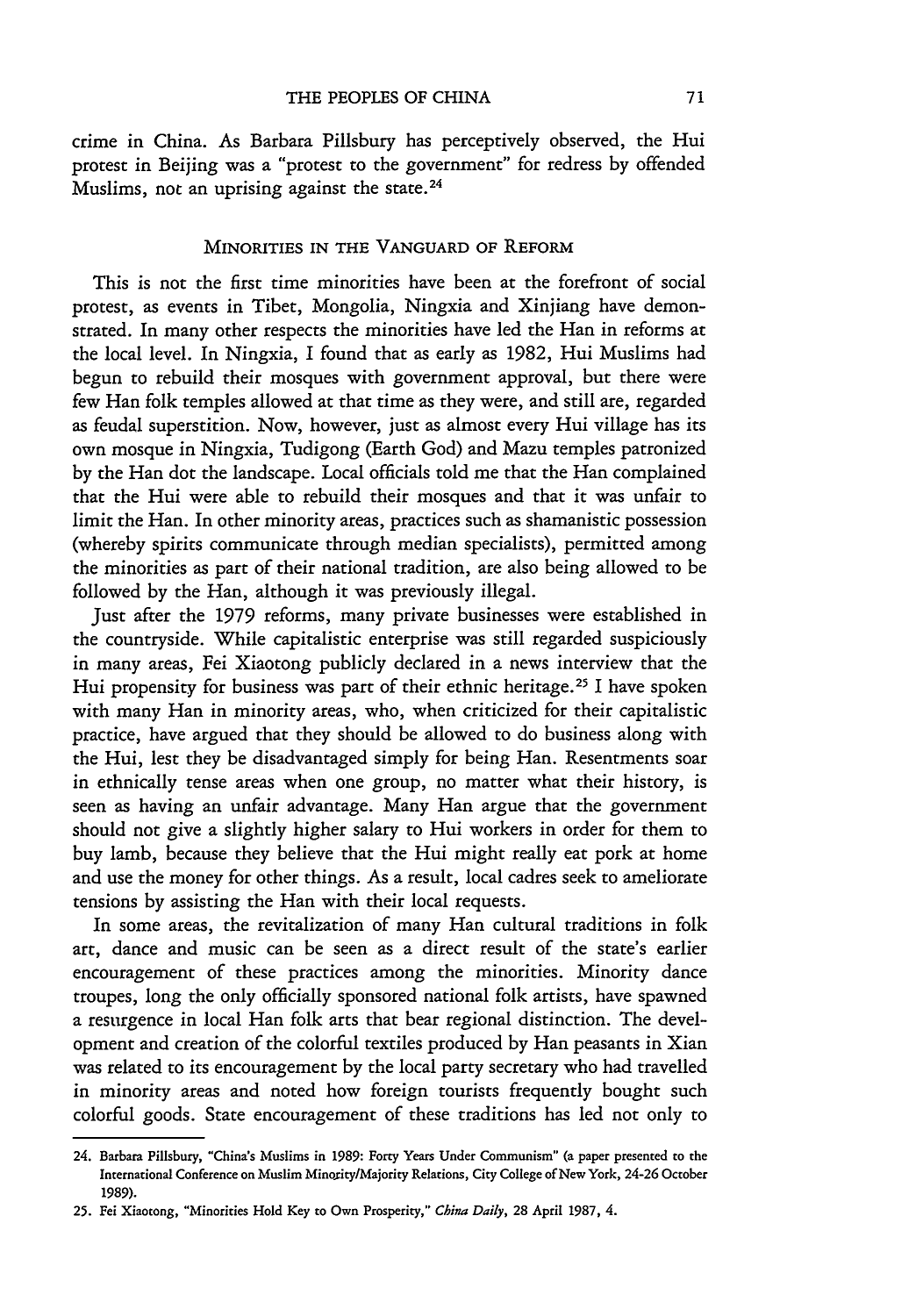the revitalization of minority handicrafts and art-forms on the verge of extinction, but by extension has led to the recreation and in some instances, as in Xian, the invention of local Han handicrafts.

Another example is the birth-planning program. In most minority areas where populations are sparse, minorities are not required to follow the birth control policy, but rather are encouraged to restrict their births voluntarily. In rural areas of higher population, minorities like the Hui are allowed to have at least one more child than the Han. This policy is often ignored, with the result that the minorities have as many children as they wish. The Han in those areas have become upset with such selective enforcement of a national policy, arguing that it is overpopulation in general that is the problem, not overpopulation of a specific group, and they have used this as one more reason to reject the policy. Recent figures reveal an average of 2.4 children per couple in the countryside, and this may be one of the factors in the failure of the policy.

> It is noteworthy that the public protest of Muslims in Beijing on May 12, and the permission they received by the state to engage in such activities, as well as the extraordinarily rapid response in which the central authorities met all their demands, came at the time of a well-publicized visit by Iran's Ali Khamenei to Beijing on May 11.

Voluntary associations are strictly limited in China. They first must be approved and registered by the local party apparatus, and the membership often is controlled tightly, generally by the local work unit, thus making them no longer voluntary. Several minorities and peoples who would like to be recognized as minorities have formed such organizations, which the state has tacitly ignored. In Fujian, the Ding lineage outside of Quanzhou organized a "Hui Lineage Association" in 1978 that sought recognition as members of the Hui minority, because they had not been included in the 1958 identification of the Hui in the area. This was a grass roots organization that the state did not sponsor. Not only was the organization later recognized, but its goal of being admitted to the Hui nationality was attained, and it received substantial state funding to refurbish its lineage temple and for local development projects. 26 Another unrecognized Hui group, the East Street Guo, has formed in recent years with similar goals. In addition, several Han lineages in the area have formed more formal associations that would be severely restricted and monitored if it were not for the Hui case.

**<sup>26.</sup>** Gladney, "Islam Preserved," forthcoming.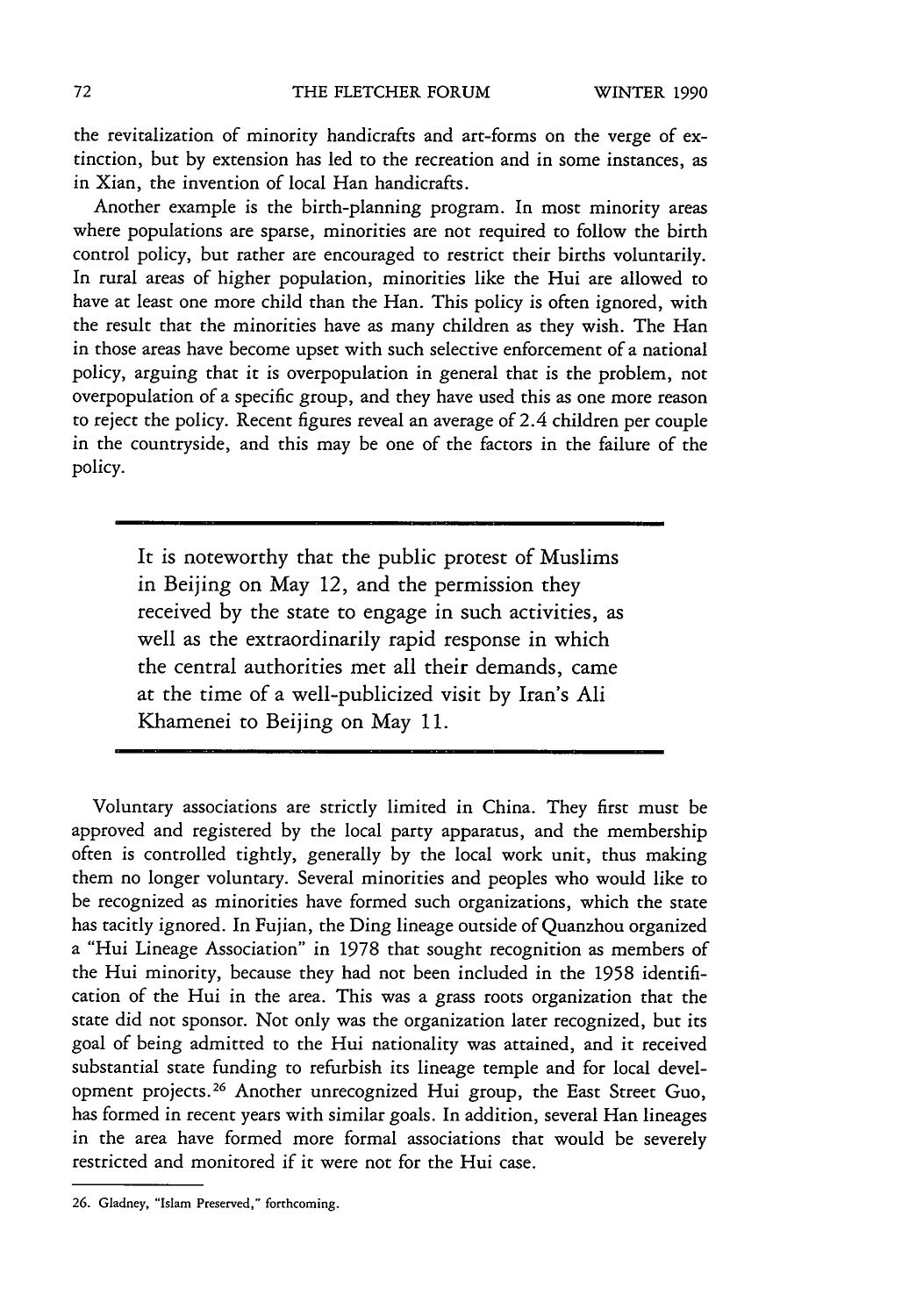Minorities have played a crucial role in China's foreign affairs. China's positive treatment of its Muslim minorities has led to substantial investment by Middle Eastern Muslim governments, as well as increased exchange and tourism.

The Turkic Muslims in Xinjiang are playing an important role in re-establishing trade links with Pakistan and South Asia, across the newly opened Ili corridor. The Tibetan issue has hurt China's international image severely, and the awarding of the 1989 Nobel Peace Prize to the Dalai Lama was a way of expressing not only international criticism of China's treatment of Tibetans, but also condemnation of its Tiananmen crackdown. It is noteworthy that the public protest of Muslims in Beijing on May 12, and the permission they received by the state to engage in such activities, as well as the extraordinary rapid response in which the central authorities met all of their demands, came at the time of a well-publicized visit by Iran's President Ali Khamenei to Beijing on May 11. During his official visit, Khamenei publicly reaffirmed that the Ayatollah Khomeini continued to uphold his demand for the execution of Salman Rushdie. The swift acceptance of the Muslim's demands by the Chinese Communist Party for the punishment of "China's Rushdie" could not have been lost on the foreign Muslim governments with which China trades.

The inexorable unification of peoples, once thought inevitable in Marxist theory, can no longer be guaranteed, and this is one reason assimilation theory is so inappropriate for the post-modern era. As James Clifford notes:

Throughout the world indigenous populations have had to reckon with the forces of "progress" and "national" unification. The results have been both destructive and inventive. Many traditions, languages, cosmologies, and values are lost, some literally murdered; but much has simultaneously been invented and revived in complex, oppositional contexts. If the victims of progress and empire are weak, they are seldom passive.<sup>27</sup>

The Soviet "melting pot," once thought the most assimilative due to the application of thoroughgoing Russification programs since the Stalinist era, has now erupted in a cauldron of ethnicities.<sup>28</sup> The eruption of national feelings in the Soviet Union has as much to do with "taking the lid" off through the policy of openness *(glasnost)* as it has to do with the settling of national borders. The Sino-Soviet rapprochement and the ending of the war in Afghanistan, I would argue, has had more of an impact on local expression of ethnicity than any internal reforms. As one Kazak told me in Alma Alta in 1988, "The Russians have no right to suppress us any longer. In the past we were willing to go along with it for the sake of national security and the threat of being dominated by an outside power. Now there is no need for such centralized control." In China, for perhaps the first time, there is no

**<sup>27.</sup>** James Clifford, *The Predicament of Culture: Twentieth-Century Ethnography, Literature and Art* (Cambridge: **Harvard** University **Press, 1988), 16.**

**<sup>28.</sup>** Manning **Nash,** *The Cauldron of Ethnicity in the Modern World* (Berkeley: University **of** California Press, **1989).**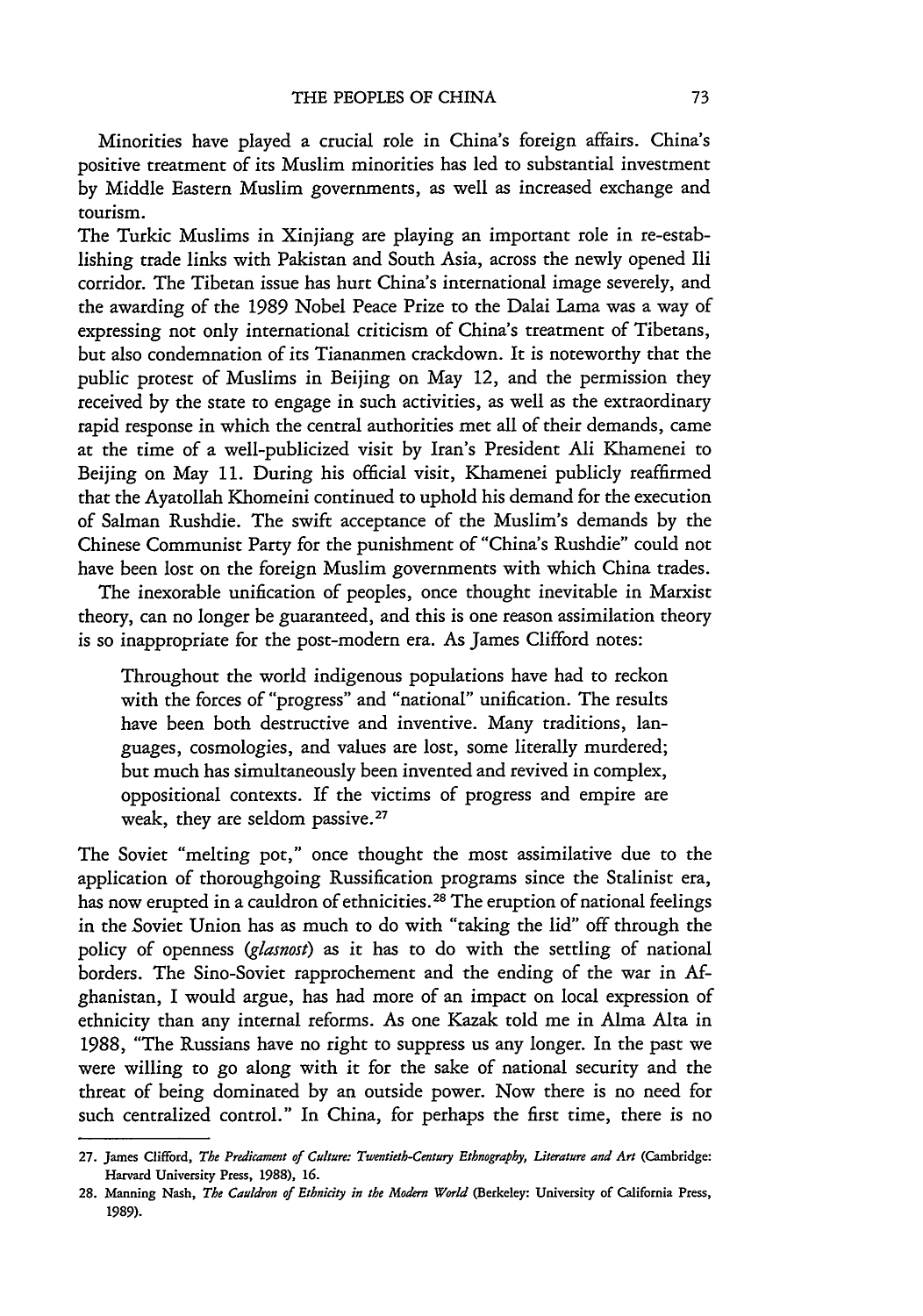## THE FLETCHER FORUM

longer any real perceived national security threat from her neighbors, the Soviets, Vietnamese, Indians, Japanese, Taiwanese, or even the British, as the Hong Kong withdrawal illustrates. All outside powers have accepted Chinese sovereignty fully. The encirclement doctrine, upon which the US-China normalization was based, is no longer relevant to current geopolitical relations. It ended with Gorbachev's visit to Beijing. It is no coincidence, then, that the students and the broader citizenry chose that moment to call for greater individual autonomy. The nationalities, having sought this for many decades, gladly joined in and may have helped lead the way. Participation of the minorities in China's national affairs has important implications for democratization. The plurality of the Chinese state is fundamental to its founding ideas and one of the main subjects of the 1980 reforms; it is also one of the main planks of the democratization movement in China. 29 It comes as no surprise that the minorities in Beijing flooded the streets, and that there were sympathetic outbursts in the minority regions for these reforms. The Chinese intellectual and reformer, Liao Gailong, in summarizing the 1980 reforms, noted that a necessary concomitant of Deng Xiaoping's position was the need for further pluralism and nationality autonomy:

Comrade Deng Xiaoping's speech on August 18 points out the principle for revising the constitution: our constitution must be perfected, must be clear and accurate, and must genuinely ensure that the masses of people can enjoy adequate democratic rights and the right to manage the state and various enterprises and businesses, that various *nationalities can really practice regional autonomy,* that the people's congresses at various levels will be improved, and so on. The principle of disallowing the over centralization of power will also be reflected in the constitution. These were Comrade Deng Xiaoping's words . . . In particular, we must take effective measures to *conscientiously strengthen the national autonomous power* of the autonomous regions of various nationalities and strengthen national unity. Because of the prolonged sabotage by Lin Bao and the "Gang of Four," the contradictions among nationalities are rather intense at present. In particular, we must correctly implement our policy of national autonomy in Xizang [Tibet] and Xinjiang to resolve the national contradictions in these regions [emphasis added].<sup>30</sup>

## ETHNICITY AND NATIONALISM IN THE CHINESE STATE

The state in China has the power to identify who is recognized as a people and who is not, to rewrite history and attempt to control it through editing

<sup>29.</sup> For a recent discussion, see Edward Friedman, "Democratization and Re-Stalinization in China," *Telo",* No. 80 (1989): 27-36.

<sup>30.</sup> See Liao Gailong, "The **'1980** Reform' Program in China (Part IV)," *Policy Conflicts in Post-Mao China,* eds. John P. Burns and Stanley Rosen (Armonk: M. E. Sharpe, 1986), 87-102.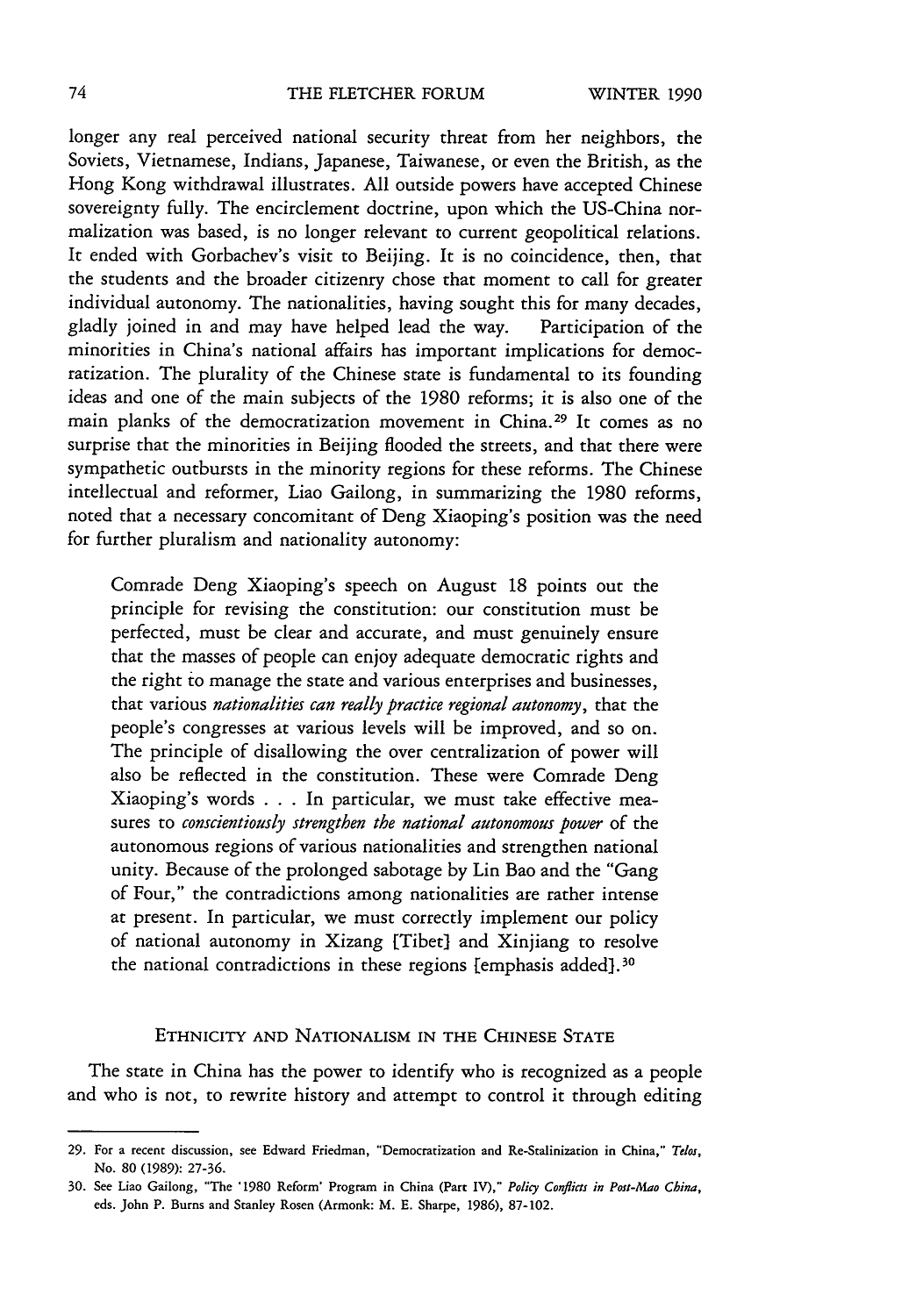of textbooks, locking of libraries, and censoring the press. 31 It cannot control historical memory, however. Icons of ethnic history are not easily dislodged from the imaginations of minority peoples. 32 The state can attempt to define art by strictly monitoring what is displayed in museums and what is collected or burned. An official in the Ministry for Art and Culture of the Ningxia Autonomous Region told me that the reason they did not collect the extraordinary Arabic-Chinese calligraphic representations only the Hui produce was that they are not art but religious items. Yet in the free market and in the home this genre is flourishing. Perhaps most dramatically in China, the state has exercised, in Foucault's words, "the hegemonic power over language."33 "Standard speech" *(putong hua)* has followed the ideograph as the most effective state-imposed means of national control throughout Chinese history. Yet declaring that Cantonese, Sichuanese, and Shanghainese are but dialects has not stopped anyone from continuing to speak them, and to think their own thoughts in them. Among the minorities, language reform has meant the creation of some, the rewriting of others, and the loss of many vernaculars. Yet, for those groups that take language as the main marker of their ethnicity, much has been preserved.

Since the founding of the PRC, international and strategic considerations - particularly the desire for Third World, often Muslim, investment - have encouraged favoritism toward minorities, so that goals of pluralism and assimilation have constantly shifted depending on local and international politics. In recent years, Muslims have been significant players in China's efforts to maintain close political-economic ties with largely Muslim, Middle Eastern nations (which involves trade, development contracts, Silkworm missiles, and the like). It is no wonder then, that a small protest over a minor Chinese book, much less known than Salman Rushdie's, garnered such a vigorous response on the part of PRC officials: they immediately confiscated and destroyed all copies of the book *Sexual Customs,* fired the Shanghai editors and required official apologies from the authors. This is reminiscent of a strong and rapid response to a 1982 *Shanghai Youth News* article that also denigrated Islam. 34 In both cases, the state acted swiftly to preserve the image of fairness toward Muslims. This illustrates the perceived importance that nationalities have in influencing China's domestic and international relations from the point of view of the state. They have a voice to challenge accepted notions of nationality and legitimately struggle to redefine nationalism beyond the expression of power by those who regard themselves as representatives of all the people.

In his 1775 speech "On Conciliation with America," Edmund Burke declared, **"A** nation is not governed, which is perpetually to be conquered."

**34.** Gladney, *Pure and True,* forthcoming.

**<sup>31.</sup>** Benedict Anderson, *Imagined Communities: Reflecions on the Origin and Spread of Nationalism* (London: Verso Press, **1983).**

**<sup>32.</sup>** Eric Hobsbawn, "Introduction: Inventing Traditions," *The Invention of Tradition,* eds. Eric Hobsbawm **and** Terence Ranger (Cambridge: Cambridge University Press, **1983).**

**<sup>33.</sup>** Michel Foucault, *Language, Counter-Memory, Practice. Selected Essays and Interviews,* **ed.** Donald **F.** Bouchard, trans. Donald **F.** Bouchard **and** Sherry Simon **(Ithaca: Cornell** University Press, **1977), 53-68.**